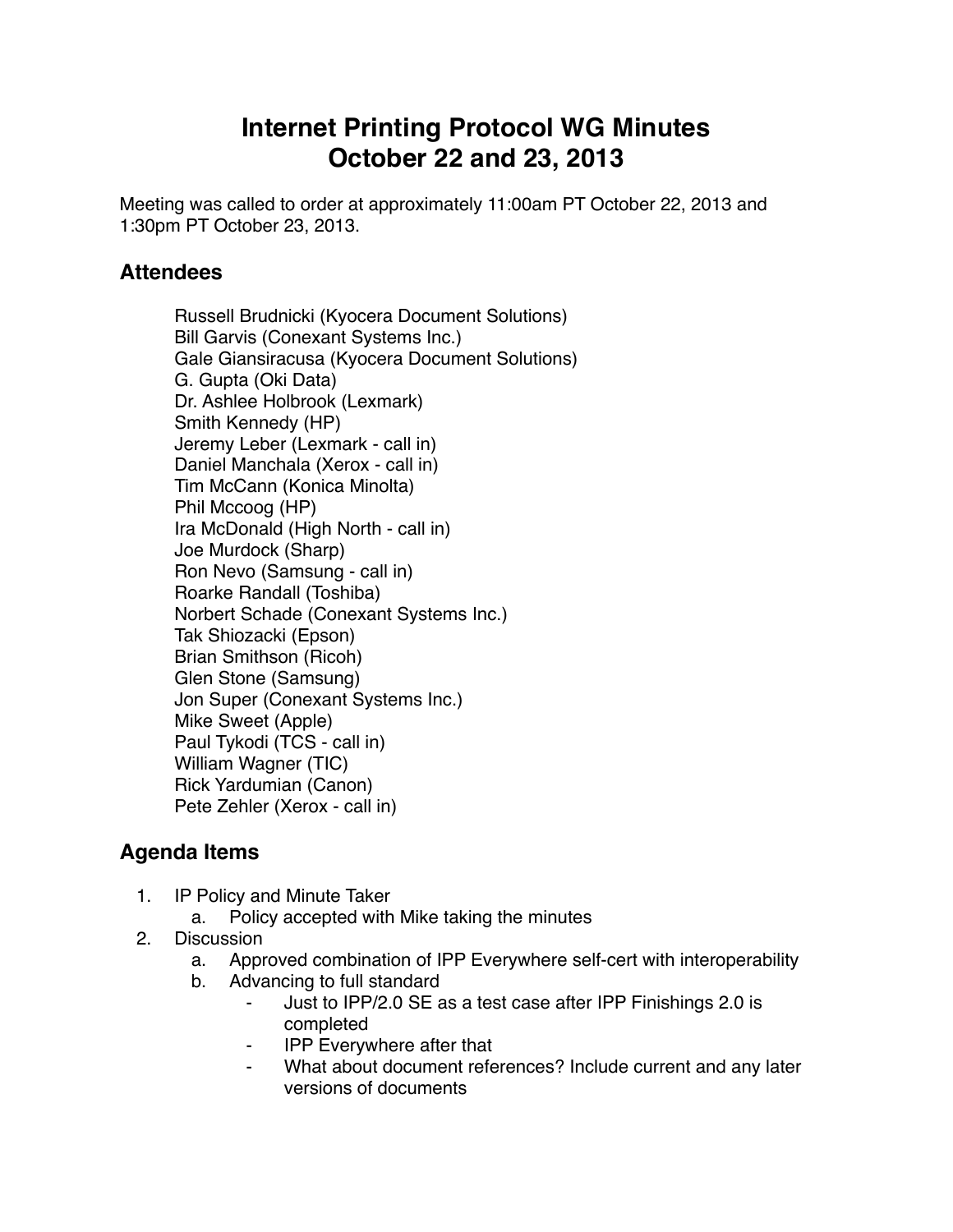- ⁃ Ira will check with IETF about advancing IPP/1.1 to full standard after IPP/2.0 is advanced
- 3. Review of IPP Everywhere Self-Certification Manual 1.0
	- a. ftp://ftp.pwg.org/pub/pwg/ipp/wd/wd-ippeveselfcert10-20131014-rev.pdf
	- b. Table 1:
		- Make all TLS items 5.x sub-tests
	- c. 5.x: For 2.0 consider references BCD and other development tools
	- d. Section 6:
		- What to do for tests? Just have a check box ("yes I did it")
		- ⁃ Action: Mike/Ira to ask Microsoft for WS-Discovery test script
		- ⁃ Clarify differences with Bonjour re: TLS support (no separate registration)
		- Action: Mike to ask Justin about WS-Discovery probe response example
		- ⁃ IBM open source WS-i tool?
		- Action: Ira to ask OpenPrinting about writing WS-Discovery tool
	- e. General: Need to say something about using production firmware (not certification/test/debug firmware)
		- Check box for "yes I used production firmware"
	- f. Section 7:
		- Can't do other faults how to force a jam
			- ⁃ Consider further error reporting tests for 2.0
		- ⁃ Supply level tests
			- ⁃ Consider for 2.0
	- g. Section 8:
		- Reduce to a few jobs single page, multi page, highest, lowest, JPEG, PDF
		- So some simple combinations: page-ranges=3-3 + copies=2 for PDF, print-color-mode for grayscale of color output
		- Check box for "yes all output was correct"
		- Include figures showing expected output
	- h. Section 9:
		- Work with ISTO to define legal requirements
- 4. Review of IPP Implementors Guide v2.0
	- a. ftp://ftp.pwg.org/pub/pwg/ipp/wd/wd-ippig20-20131002-rev.pdf
	- b. Q: What happens if you do a Create-Job followed by a failed Send-Document?
		- A: Job is still open (even if last-document is true in the Send-Document request)
		- If a client has a failed Send-Document, best practice is to do a Close-Job or Cancel-Job to clean things up (don't wait for the multiple operation timeout)
	- c. Q: What about getting -supported, -ready, and -default values for a given user?
		- A: Proposed new operation called Get-User-Supported-Values, Get-Printer-User-Attributes, ???
		- Document that Get-User-Supported-Values operation usually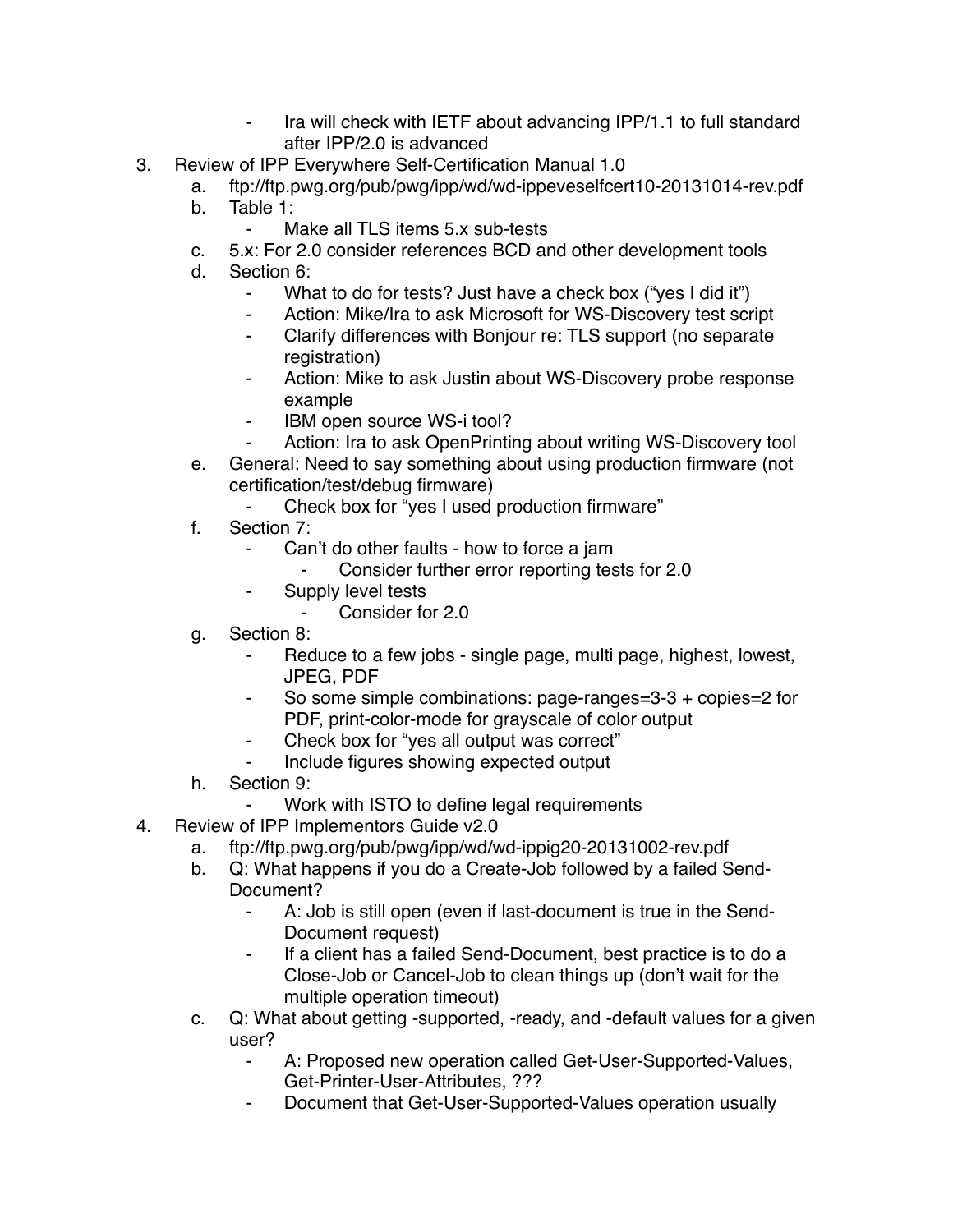requires authentication

- Best practice is for Client to look for operation in operationssupported and issue subsequent Get-User-Supported-Values request to get values for UI
- New "IPP Policy-Based Printing Extensions" or something like that
- Don't add anything for operations-supported authenticated user is not enough context for most operations, and changing UI based on access can be confusing since you can authenticate as a different user…
- d. Section 4.3:
	- BEST -> BETTER
	- New BEST uses Get-User-Supported-Values operation
- e. Section 4.4:
	- Talk about -actual attributes not being stable until the job reaches a terminating state - can be used to show current assignments/ receipt for job but may be updated as the job is processed
	- Add discussion of what to do for a failed Send-Document
- f. Section 4.5:
	- Best practice for clients should ensure that URIs are stable for life of job
- g. Section 4.8:
	- Add note here for BEST: Printer MAY return affected attributes, e.g. printer-supply, printer-input-tray, printer-output-tray, etc.
- h. Add new printer recommendation section on notifications
	- Printer MAY include additional Printer attributes in event notifications, e.g. printer-supply when toner is low, printer-input-tray when media is low, etc.
	- Client MAY also request a list of attributes (via notify-attributes attribute)
	- ⁃ if attributes are provided in event notification, no follow-up Get-Printer-Attributes request needs to be done.
- i. Section 5.1: Reword, Client cannot "bear in mind", "to consider that …"
- j. Section 5.2:
	- ⁃ Warn against use of application/octet-stream (unreliable, etc.)
	- ⁃ Require printers to report at least one format other than application/ octet-stream (even a vendor type)
- k. Global: Fix all usage of should, must, may, etc. to be ALL CAPS
- l. Global: Fix all IPP Server -> IPP Printer
- m. Section 5.3:
	- Reference media-xxx attributes in 5.8.x
- n. Section 5.4:
	- ⁃ Revisit when IPP Finishings 2.0 gets another review
	- ⁃ "other rich JOB ticket formats"
	- Use finishings-col when supported, otherwise use finishings
	- finishings only provides coarse controls, finishings-col allows for fine control
- o. Section 5.5: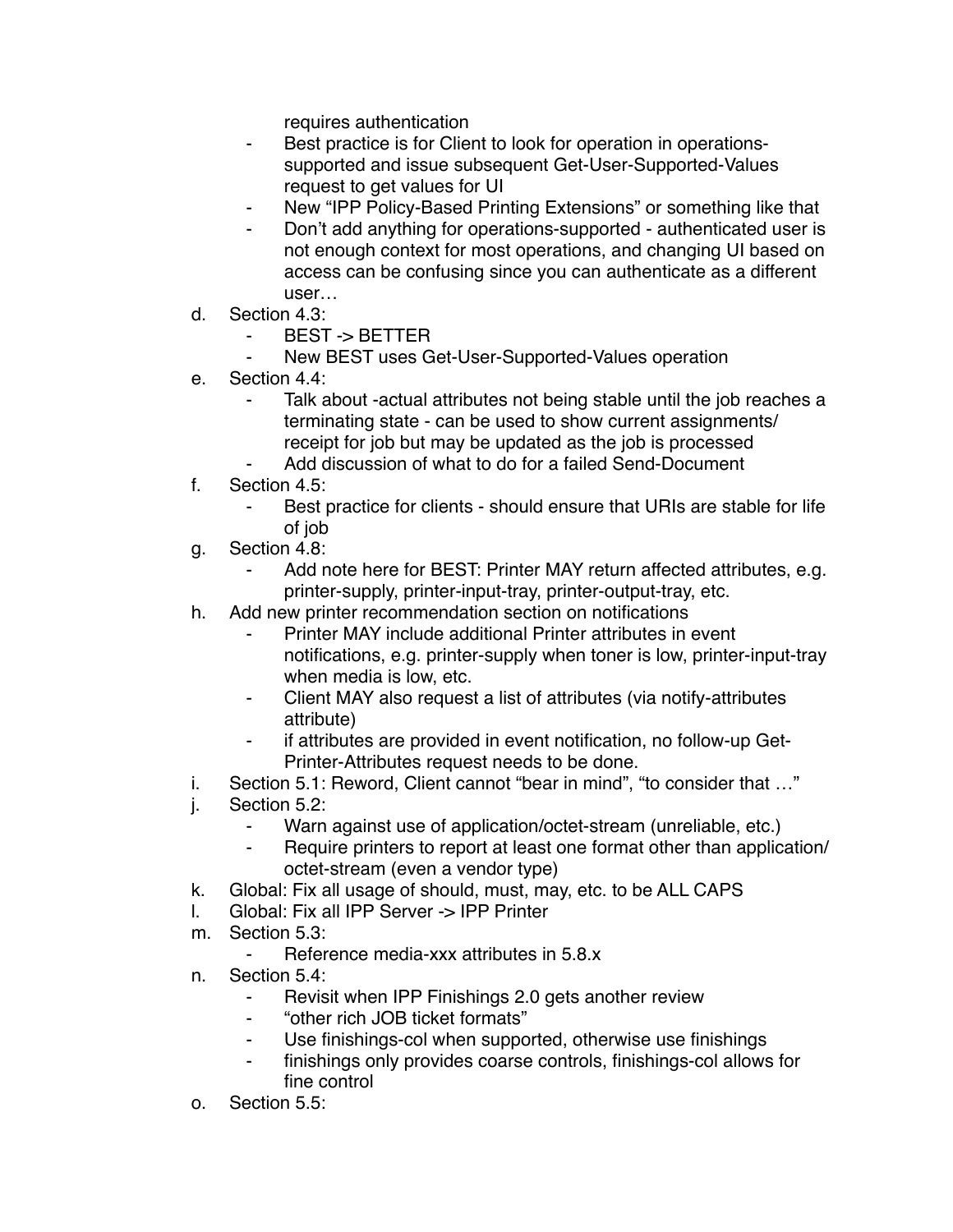- ⁃ Line 931: "print EXACTLY as requested"
- Separate pdl-override-supported from other two attributes (client determines whether fidelity is supported)
- Delete lines 968-974 (duplicate of first two bullets)
- p. Section 5.6:
	- Talk about history of sheet-collate and multiple-document-handling, recommend use of multiple-document-handling even for single document jobs
	- First paragraph: clients use multiple-document-handlng for collated copies
	- Second paragraph: history/reasoning
- q. Add other terminology Job, Document, etc. from JPS3/2911/3995
- r. Section 5.8:
	- ⁃ Add xxx-ready and xxx-default, media-col-database
	- Make 5.8.x subheadings for each of the attributes
- s. Section 5.9:
	- ⁃ Break into separate sections: Printer Status and Notifications, Job …, Document …
- t. Section 6: "IPP Printer Best Practices"
- u. Global: client -> Client, printer -> Printer
- v. Stopped at section 7
- 5. System Control Service discussion
	- a. Enable-Printers -> Enable-System-Services, etc.
	- b. Add aliases for Printer operations to use "Service"
	- c. system-uri-supported, or just system-xri-supported?
	- d. Layering:
		- ⁃ IPP System
		- **IPP Server**
		- **System Control Service**
	- e. Targets:
		- system-uri for system object/service
		- scanner-uri for scanner service
	- f. Attribute groups:
		- ⁃ Add system group
		- Alias scanner to printer group
	- g. Q: Do we want to do startup or shutdown services in 1.0?
		- A: No, remove for 1.0 since we have no way to create services
	- h. SM Shutdown services can be restarted???
	- i. Keep scan in mind as well
- 6. Next Steps
	- a. Pete Zehler has volunteered to do IPP Scan
	- Once scan is done/close to done, start IPP Multifunction
	- b. What about total work counters?
		- ⁃ Can't break it down by service type
		- ⁃ Need to query counters for each service
		- Needs further discussion